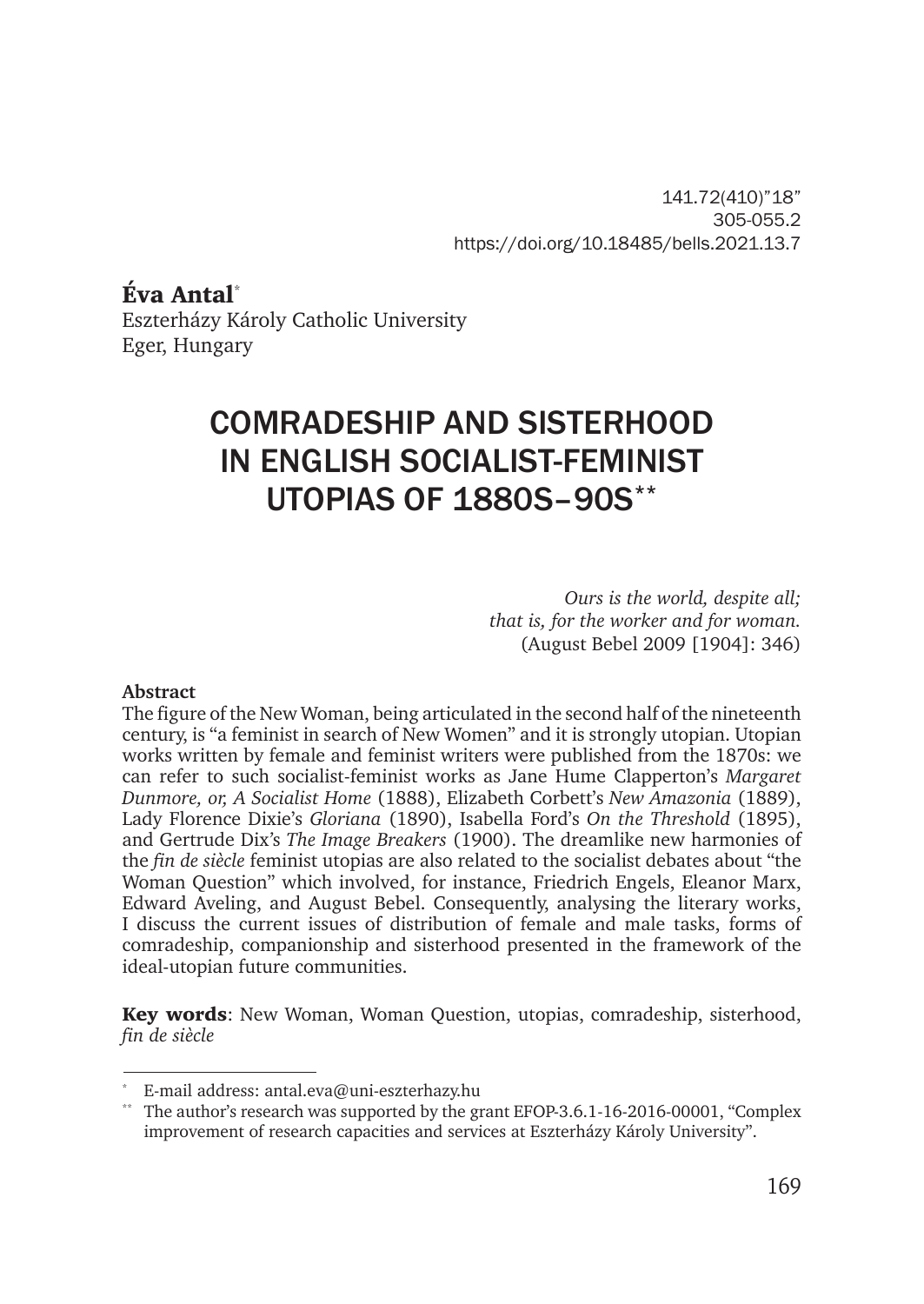## 1. Introduction: On the Woman Question

The second half of the nineteenth century, not only on the Old Continent but also in Great Britain, is marked by revolutionary tendencies. Focussing on the last two decades, the *fin de siècle*, feminism and socialism together present a unique blend of radical views but, as Sally Ledger says, their "tentative marriage [...] was far from a happy one" (Ledger 1997: 58). However, in this sentence, slight irony can be sensed since the comradeship of feminists and socialists was not claimed to be a bad match after all. In the sociological, political, economic, and journalistic writings on the status of women, the question of their emancipation — the so-called Woman Question — was frequently discussed. The question itself was placed in the framework of "general emancipation" that also involved women's emancipation as Marx and Engels claimed in 1845, quoting Fourier's "fantasies" in their anti-utopian critical work, *The Holy Family*.<sup>1</sup> In *Die Frau und der Sozialismus* (*Woman under Socialism*), August Bebel emphasises that "the complete emancipation of woman, and her equality with man is the final goal of our social development" (Bebel 2009 [1904]: 320). The author's ideas are prophetically revolutionary:

The woman of future society is socially and economically independent; she is no longer subject to even a vestige of dominion and exploitation; she is free, the peer of man, mistress of her lot. Her education is the same as that of man, with such exceptions as the difference of sex and sexual functions demand. Living under natural conditions, she is able to unfold and exercise her mental powers and faculties. She chooses her occupation on such field as corresponds with her wishes, inclinations and natural abilities, and she works under conditions identical with man's. Even if engaged as a practical working-woman on some field or other, at other times of the day she may be educator, teacher or nurse, at yet others she may exercise herself in art, or cultivate some branch of science, and at yet others may be filling some administrative function. She joins in studies, enjoyments or

<sup>1</sup> The quoted Fourier passage goes: "The change in a historical epoch can always be determined by the progress of women towards freedom, because in the relation of woman to man, of the weak to the strong, the victory of human nature over brutality is most evident. The degree of emancipation of woman is the natural measure of general emancipation" (Marx and Engels 1956 [1845]: 259).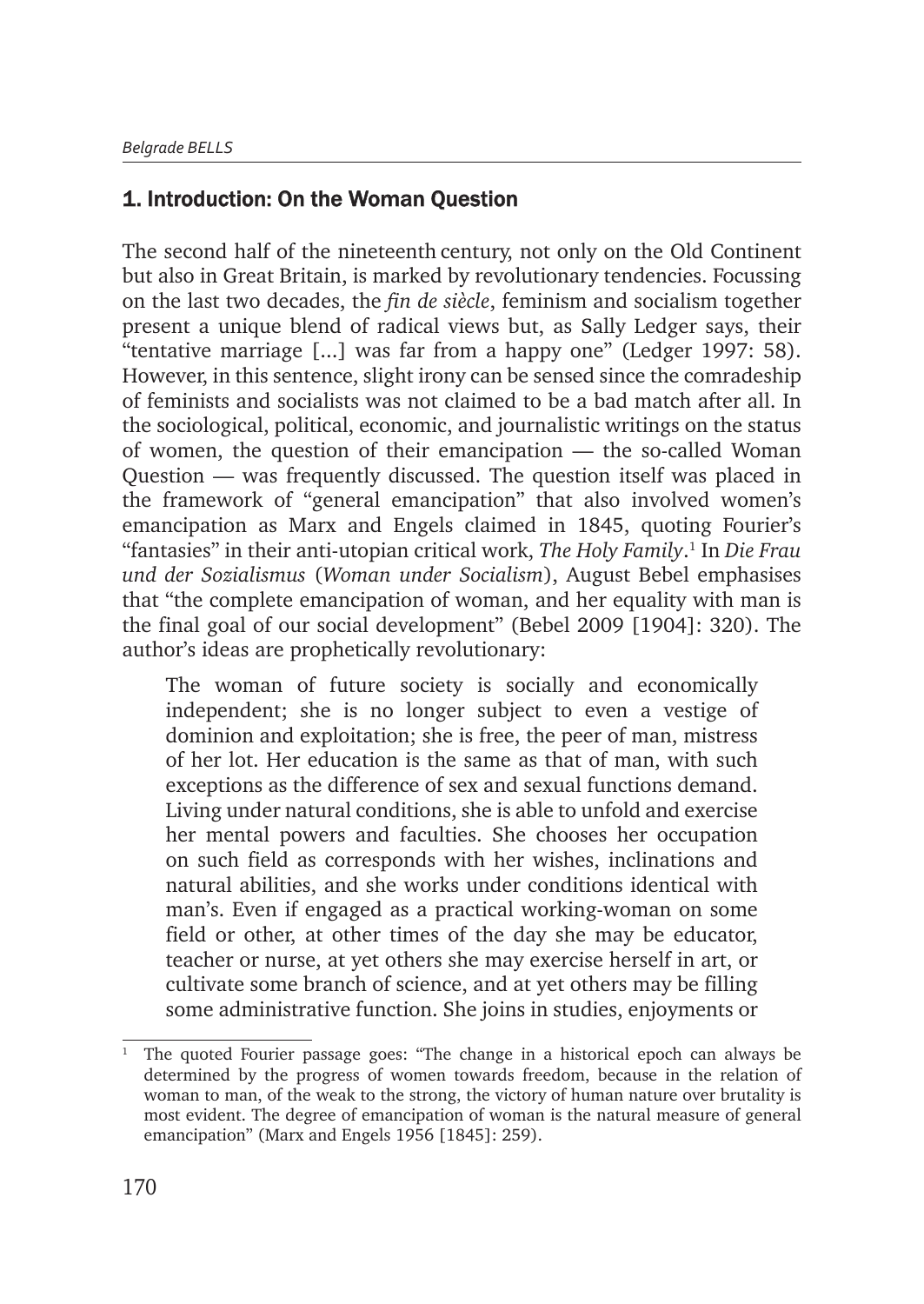social intercourse with either her sisters or with men, — as she may please or occasion may serve. (Bebel 2009 [1904]: 315)

Bebel also realises that the state of women's awareness should be raised as every woman is "to prove that she has comprehended *her true place in the Movement* and in the struggles of the present for a better future" (Bebel 2009 [1904]: 345, italics are mine). The motto of my text gives Bebel's concluding statement about the comradeship of the working men and women, which, on the one hand, is truly enthusiastic, recalling the style of Karl Marx and Friedrich Engels and such energetic phrases in *The Communist Manifesto* as "let the ruling classes tremble at a communist revolution. The proletarians have nothing to lose but their chains. They have a world to win. Working men of all countries, unite!" — citing one of the most frequently quoted statements in the conclusion (Marx and Engels 1998 [1848]: 30). On the other hand, Bebel is still speaking about a concept, *the woman*, which foreshadows the problematic place (cf. "the true place") of such an ideal "New Woman" and makes the conclusion sound abstract and utopian.

In their review of Bebel's book, more exactly of its first English translation published in 1886, Eleanor Marx and Edward Aveling also emphasised that the Woman Question was being strongly related to the economic basis of the "organization of society as a whole" (Aveling and Marx Aveling 1886). The review just slightly criticises Bebel's work (and the errors of the translation); instead it displays the status of women in the nineteenth century society. The Avelings harshly attack social and sexual inequality in marriage (being "worse than prostitution"), divorce, and education, placing special emphasis on sex education and co-education; the latter, as they refer to it, was already advertised in England by Mary Wollstonecraft back in the 1790s. They also urge that "we as Socialists" should get rid of the vague notions of *the woman* and the old, mythical understanding of womanhood. Emancipation and equality will bring about the independence of women, and in the perfect future, in the (utopian-) socialist monogamy, the equal partners will have "love, respect, intellectual likeness, and command of the necessities of life" (Aveling and Marx Aveling 1886).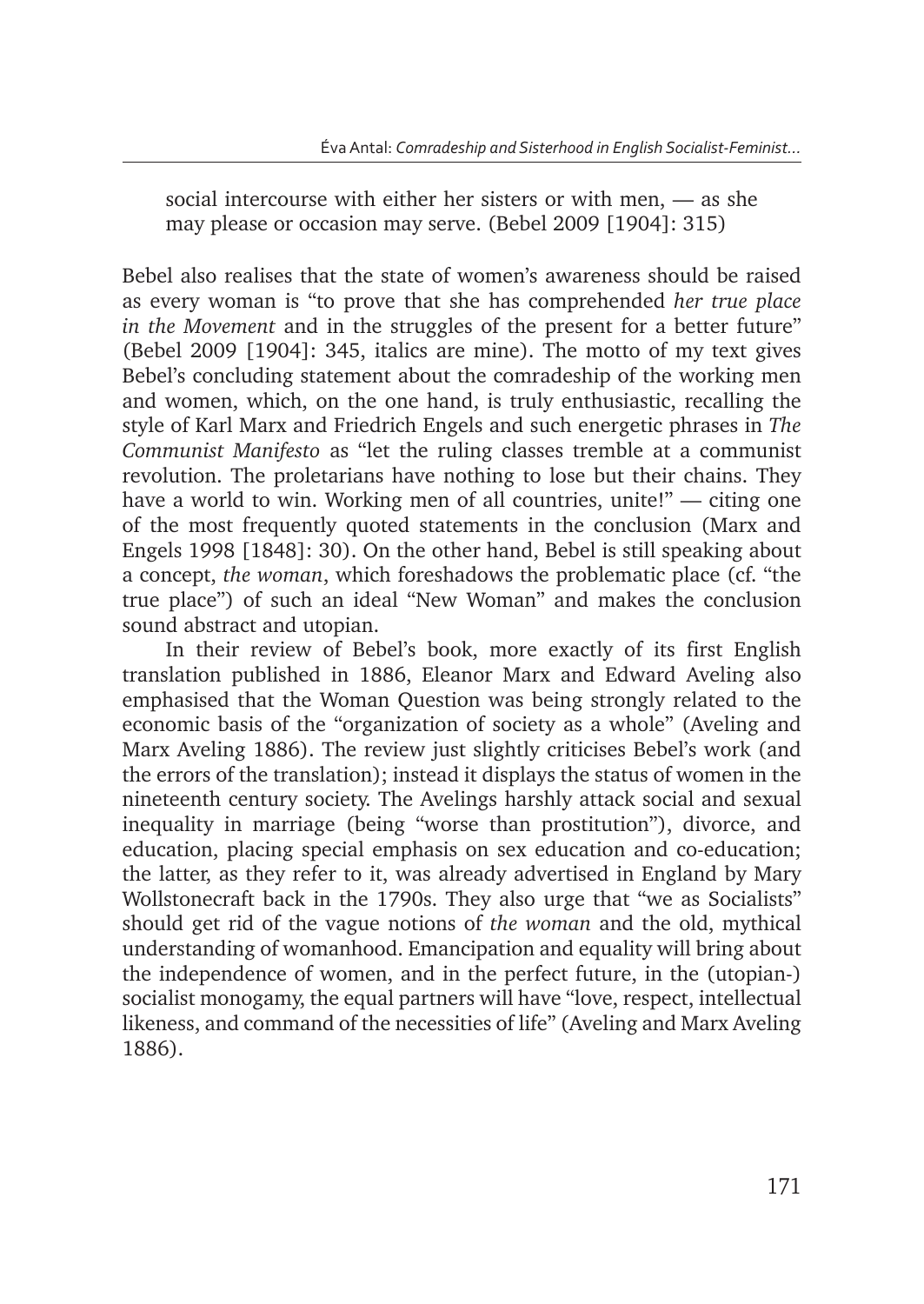#### 2. The New Woman and Her Utopia

Although the above quoted review is strikingly open when sexual and gender norms are concerned, the utopian tone features throughout and all the supporting examples are literary ones. As the author couple claims, "Socialism is at present in this country little more than a literary movement" (Aveling and Marx Aveling 1886). On the one hand, the Avelings' statement criticises the small numbers of socialists' circles in England, on the other hand, it also refers to the importance of "circulating," the actual sharing of similar values and ideas. In several literary works written by women in the last two decades of the nineteenth century, the question of the New Woman was thematised, where the authors move beyond the conventional understanding of solidarity in fellowship, comradeship, and sisterhood. The female writers question "old" readership: they are "feminist[s] in search of New Women" — as Matthew Beaumont points out — with the belief in the "inter-subjective solidarity of the ideal collective" (Beaumont 2009: 97–98).

The phrase "the New Woman" first appeared in journalistic pieces with a pejorative sense due to the hostility of the male dominant "discursive phenomenon" and it soon generated a "reverse" discourse. Sally Ledger remarks that in self-defence, the New Woman, being exemplified by the advanced women of the decades, began to speak on *her* own behalf (Ledger 1997: 10). Besides journalistic writings, literary works were published by a great amount of female authors in the 1880s–90s. The so-called New Woman novels show variety of forms (and genres), from educational novels and fantastic utopias through Gothic novels to atypical socialistfeminist novels. After this socio-political introduction, in my paper, I will analyse the radicalism of some selected *fin de siècle* novels and my main focus will be put on socialist-feminist novels: on Jane Hume Clapperton's *Margaret Dunmore, or, A Socialist Home* (1888), Florence Dixie's *Gloriana, or the Revolution of 1900* (1890), Isabella Ford's *On the Threshold* (1895), and Gertrude Dix's *The Image Breakers* (1900) with the aspects of family relations, gender roles, and sexual norms.

The *Fin de siècle* displayed the taste for utopias — either practical, or fantastic, and socialist ones. The end of the century was characterised by not only the disillusionment of the old, decadent values but also by the hope of the new age coming in the human attitude of "wishful thinking" (Bloch 1988: 106). In France and in England, Jules Verne and Herbert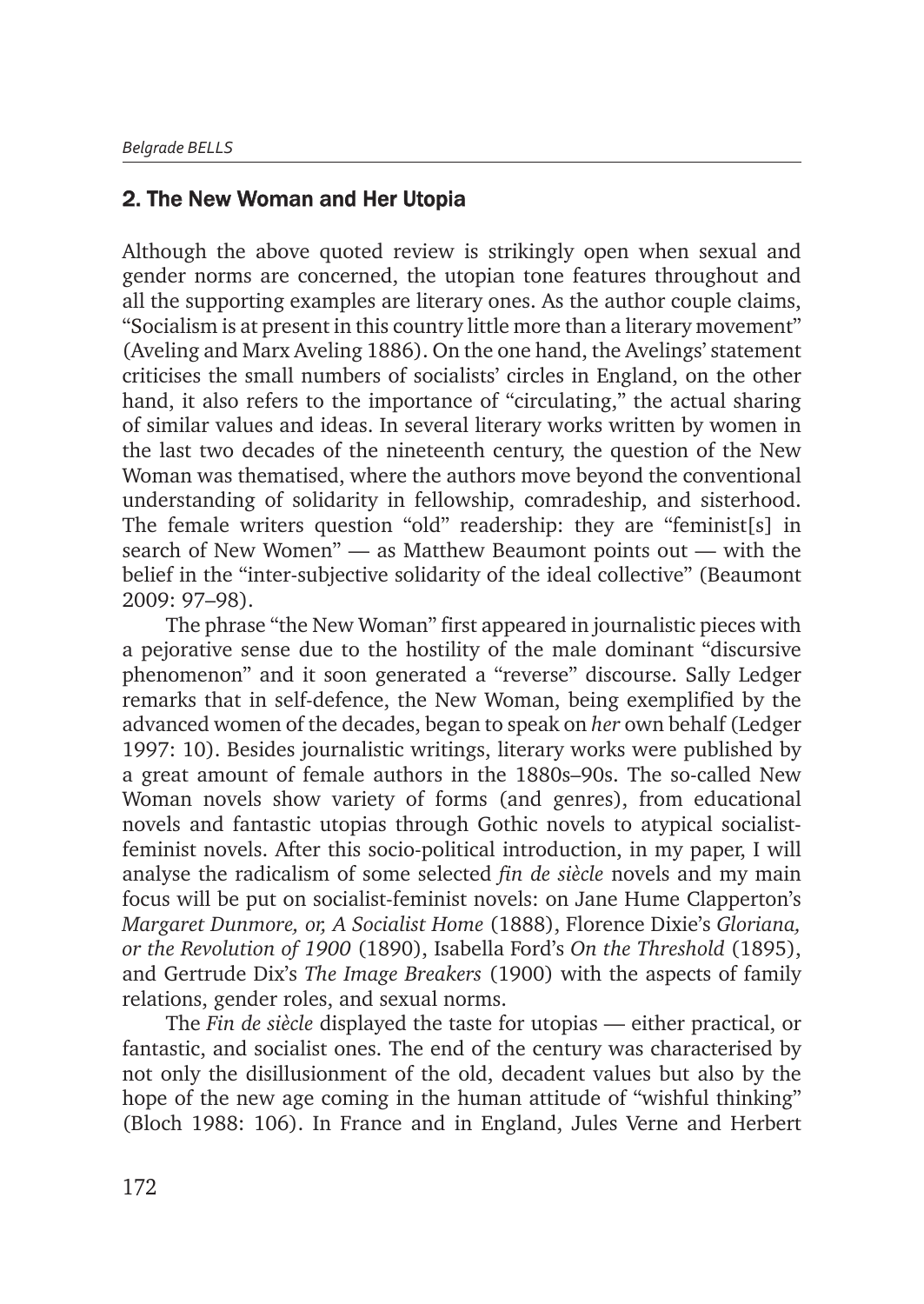George Wells popularised scientific romances, while other novelists published visionary and dreamlike works (e.g. William Henry Hudson's *The Crystal Age,* 1887), or socialist ones; the dream-narratives of the American Edward Bellamy (titled *Looking Backward 2000–1887,* 1888 and *Equality,*  1897) and William Morris's *News from Nowhere* (1890) can be mentioned. Quite early, even in parallel with the male utopias and male dreams of transformation, feminist utopias appeared. In Elizabeth Corbett's *New Amazonia* (1889), a suffragist imagines an ideal state with a petticoat government of women controlling the country that was originally Ireland, having been colonised by the female. It is a fantastic utopia, where, due to the usage of electricity, healthy diet (the Amazonians are vegetarian) and natural living, the citizens live longer and happier; moreover, their life can be prolonged in the process of "rejuvenation". While New Amazonia is a true female utopia, in her political and critical prologue, Corbett refers to the historical framework of her novel: she attacks a group of contemporary female-fellows who argued against the importance of getting the right to vote. In her prologue she differentiates three groups within "the feminine genus *homo*": the rich *ladies*, the rebellious self-conscious *women* and the exploited working *slaves.* The members of the first group, the *ladies*, do not work, living under their husbands' protection, while the *women* and the *slaves* struggle to earn their own livelihood. Corbett urges to unite the forces of the latter two groups, standing up for justice for their sex, with the help of MEN (capitalised) who support women, "promoting the general welfare of the nation" (Corbett 2014 [1889]), 28–32, italics in the original).

In the practical, less fantastic feminist-socialist utopias, the "gynotopic impulse" emerged and the new genre fused "the feminist and historical perspectives into entirely new forms of social interactions and gender relationships" (Beaumont 2009: 107). Special emphasis is laid on the "educative aspect" of utopia, which Ruth Levitas in *The Concept of Utopia*  also highlights (Levitas 1990: 122): the novels teach the readers solidarity (comradeship and sisterhood), while raising their self-consciousness. These works present moments of revolutionary changes as well as examining the issues of gender and class politics. Ruth Levitas also suggests the use of the term "critical utopia", borrowed from Tom Moylan, and McKenna and also agrees on the transformative quality of such utopian visions, where, instead of "seek[ing] for a final, static goal [...] it is the process of transformation itself that is our task" (McKenna 2001: 8–9).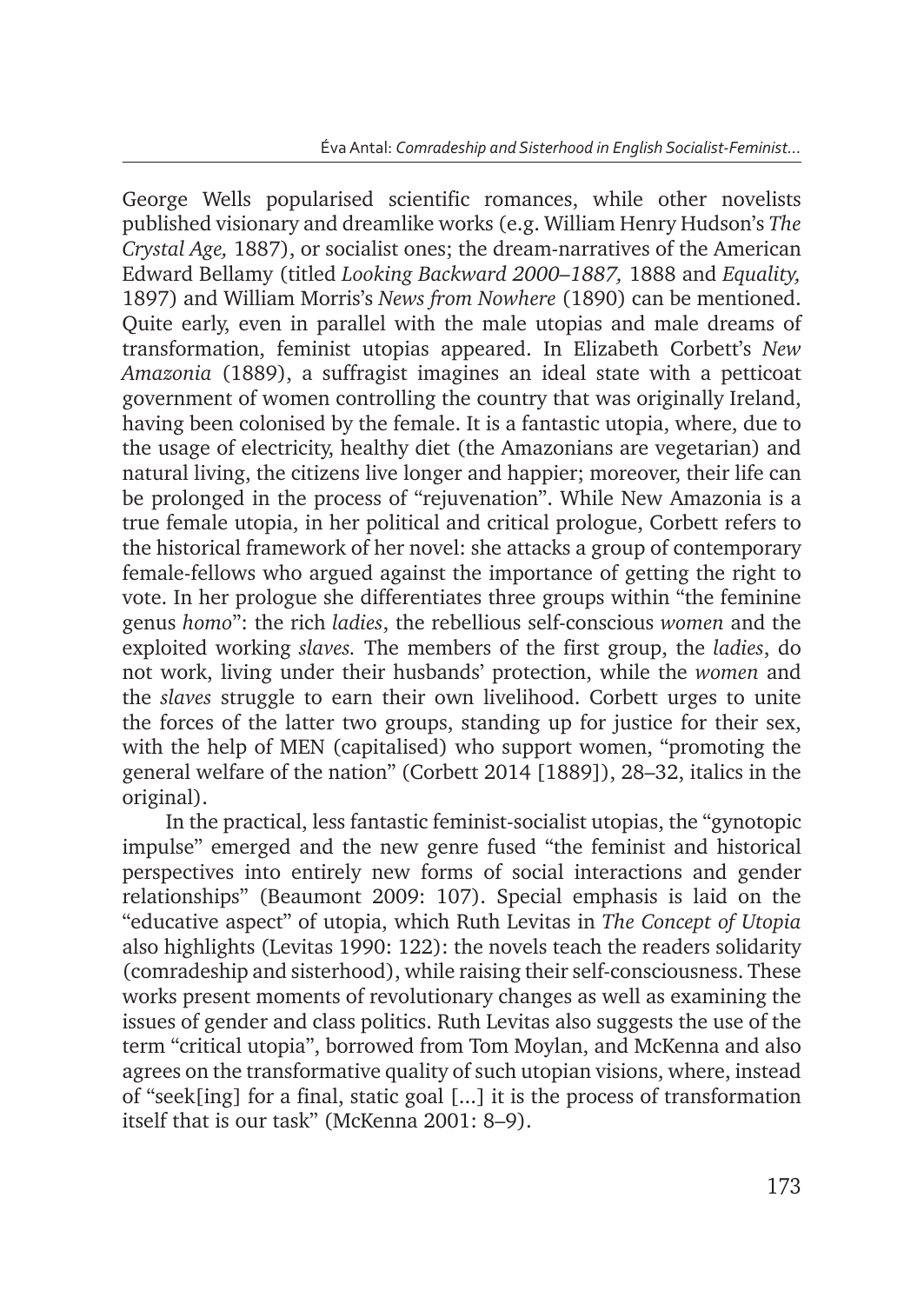#### 3. Mentors and Mothers

In Jane Hume Clapperton's less utopian, more practical novel titled *Margaret Dunmore, or, A Socialist Home* (1888), Margaret, the female protagonist dares to step beyond the boundaries and realises her utopian impulse. In the opening scenes, Margaret and Vera, two old school friends, now in their twenties, exchange letters about their prospects of marriage, then with a sudden turn, referring to Miss José's socialist influence on the heroine, the girls' letters discuss the possibilities of social reforms. Miss José, the well-educated French governess, proposes that the transformation of society and education should be started in the family since the English "home itself must evolve" (Clapperton 2017 [1888]: 59). As she claims in a letter to her French comrade, Henri Martin:

I hold that for true progress the first and most necessary step is the creation of a modern domestic system, favourable to the bringing into the world humanity of a new type. This humanity will spontaneously reject competition in industry, and rise above class distinctions. (Clapperton 2017 [1888]: 22)

Thérèse José acts like a mentor in Margaret's life, "her true teacher in the philosophy which every being craves who has the intellect and soul to desire harmony, consistency, unity, in human life" (Clapperton 2017 [1888]: 59-60). As a result, a group of men and women — two married couples with their parents, a mother with her two sons, a widower with his children, a young doctor and a housemaid with the initiators of the idea — build their own utopia, "a socialist home", forming a "provincial communistic" household (Clapperton 2017 [1888]: 23). The large house, renamed "La Maison", has been bought and owned by the well-to-do middle-class woman, Margaret Dunmore (with her telling name, 'done more'), while the expenses of the experiment are financed by two-thirds of the annual income of the wage earners. The communal life in the house is cleverly organised and controlled, promoting healthy living, providing day-school for children (also open to the public for a considerable fee), distributing all the household chores, and eschewing all unnecessary luxuries and insensible money spending. The elected members, men and women, of the decision making committees (Finance, Amusement, Education, and Public Service Committees) operate well and even children are involved so that they can accustom to the socialist functioning of their Unitary Home.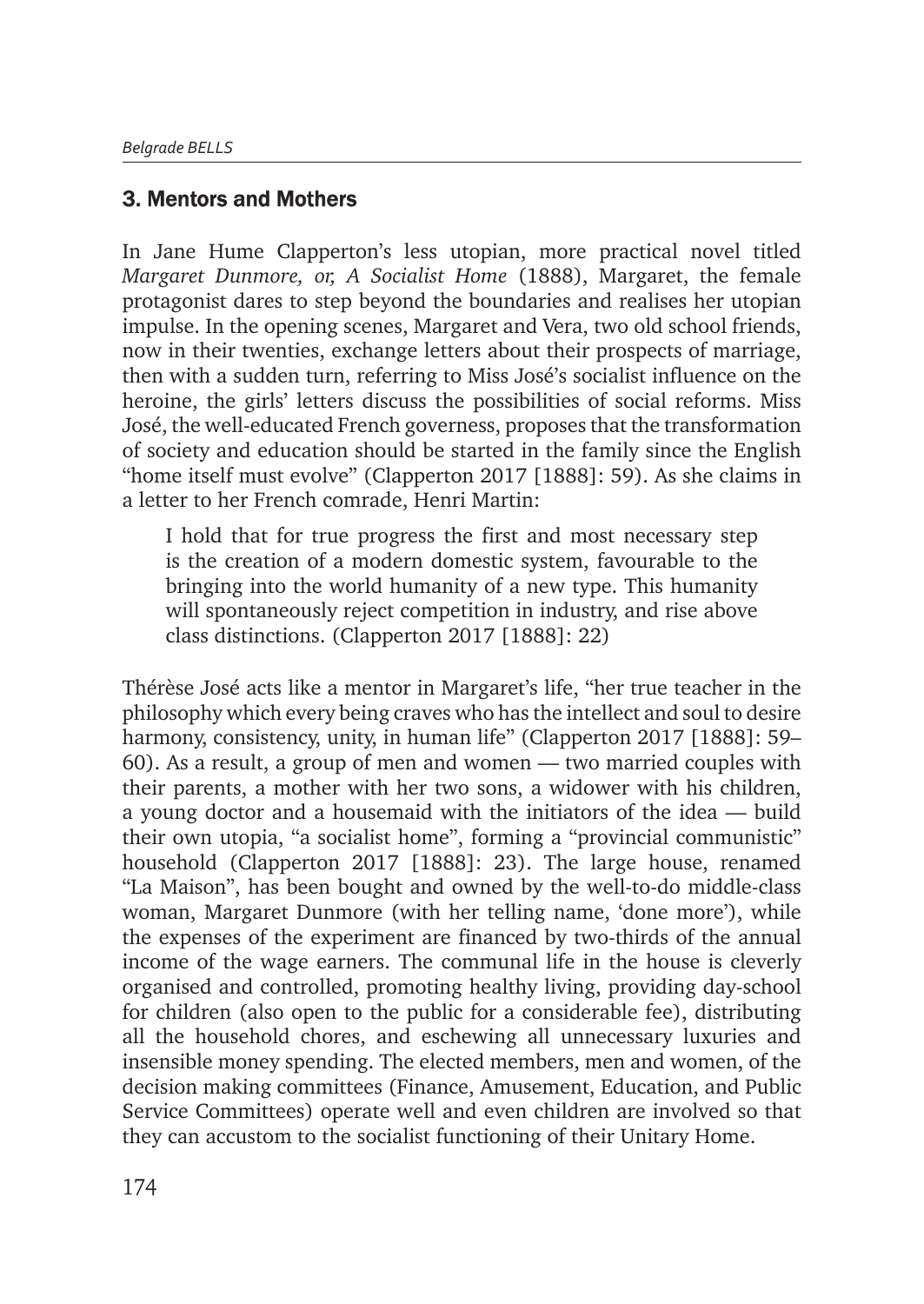After a time, babies are born in the newly organised household, and the nursery, the garden, the work-shop, the sewing-room, the library and the laboratory, besides the school-room, all have important roles in their education while the youth can choose their profession freely afterwards. The novel openly displays domestic conflicts; for instance, the shared rearing of children and the false expectations of men and women in marriage. One of the couples, the humble Vera and the authoritative Joe, needs considerable time to learn to mutually respect each others' preferences and become a real family, a valuable part of the community. The scientist Frank and the artistic Rose Ray have a happy marital life, bringing up their child, while Margaret has a strong intellectual bond with the man. It is not a conventional love triangle as the extra-marital relationship is strictly Platonic though Rose is rather jealous of her husband's other companionship. Rose — as Beaumont presents — is a sensitive musician, who is so deeply concerned about the social problems of her own time and she is on the verge of becoming hysterical due to the lack of "a practical outlet for her reforming spirit" (Beaumont 2009: 117). In the commune, she can free her previously suppressed volatile political energies and the couple together with Margaret are united in the nurturing of their "noble, tender, unselfish dream" about a perfect community (Clapperton 2017 [1888]: 169).

Margaret, as "a peerless woman", is the inspirational centre of the novel and she remains unmarried; she does not become a mother as Miss José says, Margaret's baby is their "socialism of the new era" (Clapperton 2017 [1888]: 22). Miss Dunmore also gives direction to the development of the group, guiding the talented men to find new solutions; due to her influence, Frank leaves behind chemistry and starts to examine "social economics" (Clapperton 2017 [1888]: 157). In the last chapter, besides their well-working day-school, the Lecture Hall is opened to invite comrades to give lectures on social topics. The members of the audience (like at an open university) are welcome to learn about the principles of their utopian "scientific meliorism", relying on the results of the group's communal home experiment:

[...] scientific meliorism — a subject which embraces the rendering of humanity gentle and refined; the enlarging and improving of domestic life; the rationalizing of education and training; the organising of industry, and the whole field of labour; and socialising of general society. (Clapperton 2017 [1888]: 204).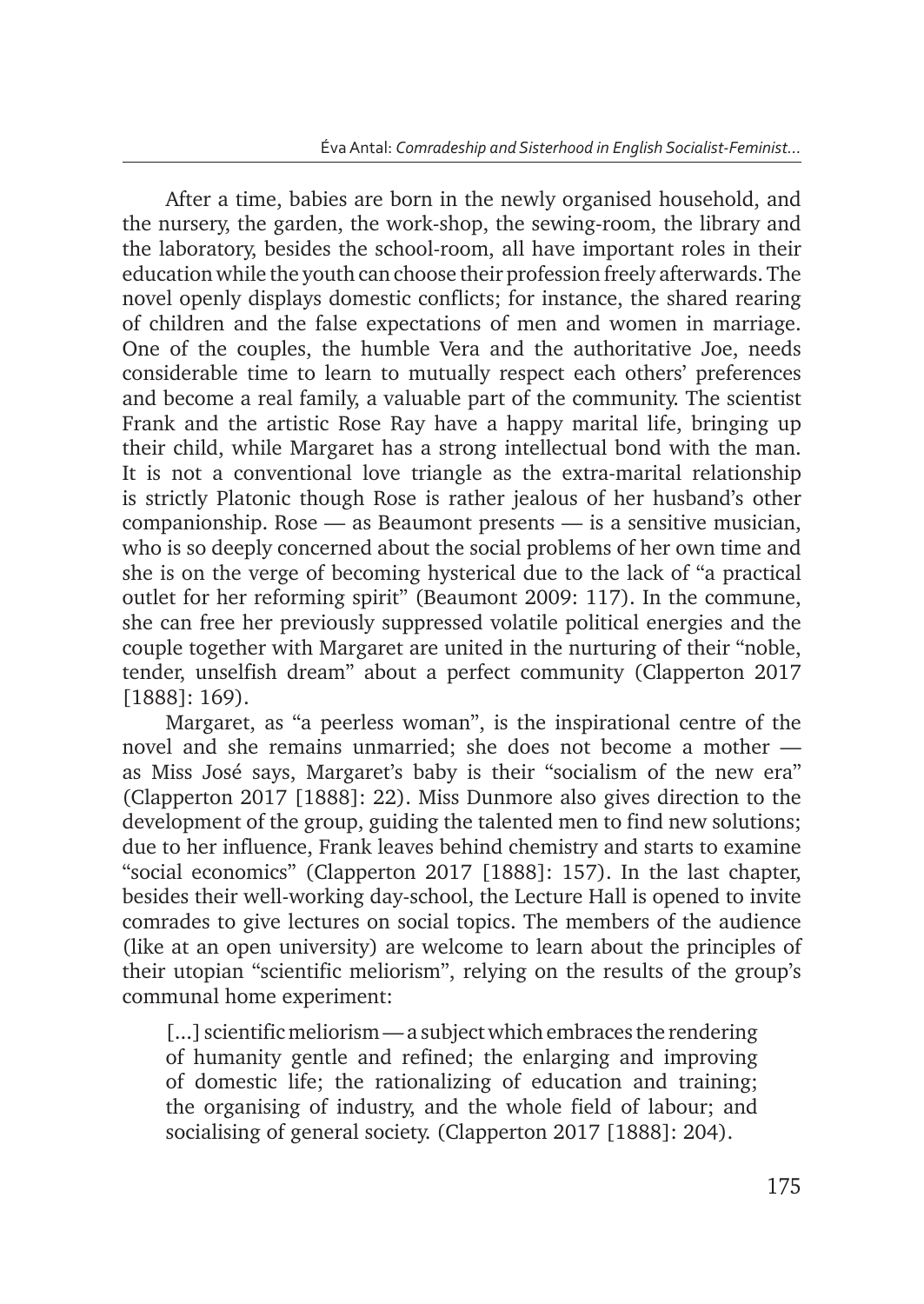While Clapperton's intellectual utopian Margaret dedicates herself to the working on the new society, there are novels in which the female protagonist can achieve independence, a political career and marital happiness. In Florence Dixie's rebellious *Gloriana, or the Revolution of 1900* (1890), a brave woman, Speranza de Lara, dares to leave her brutal husband to start a new life and have a loving family. Her daughter, Gloria(na), at the age of twelve promises that she should change the world and fight for equal rights for women. And fifteen years later, beneficial changes are observed in England: the franchise is granted to all women and their educational opportunities are enlarged due to the foundation of the Hall of Liberty, while thousands of women joined the Woman's Volunteer Corps and the White Guard Regiment of the Women's Volunteer Companies (Dixie 2018 [1890]: 82–87). The utopian future has been realised by the great efforts of a young Eton graduate, Hector D'Estrange, who, having become the Prime Minister in 1900, is planning to introduce "his bill for the absolute and entire enfranchisement of the women of his country" (Dixie 2018 [1890]: 128) in the Parliament, which also entails the acceptance of female MPs and female students at Oxbridge. In the great speech about women's emancipation, he relies on the natural equality of the sexes:

Slavery in no form is natural; [...] But if honourable gentlemen will believe me, Nature is stronger than custom, and more powerful than law. Nature is a force that cannot be repressed finally and absolutely. [...] Through countless years woman has been repressed. [...] Nature gives strength and beauty to man, and Nature gives strength and beauty to woman. In this latter instance man flies in the face of Nature, and declares that she must be artificially restrained. [...] To the subjection and degradation of woman I ascribe the sufferings and crimes of humanity, nor will Society be ever truly raised, or ennobled, or perfected until woman's freedom has been granted, and she takes her rightful place as the equal of man. (Dixie 2018 [1890]: 128–130)

At first, he fails then several years later, following adventures of fighting, treachery and attempted assassination, finally, he, more exactly she, achieves what she planned in her childhood. Truly, the remarkably talented Hector is not a man: he is Gloriana, who in her camouflage, under the guise of Hector, is making the future path for women's emancipation. Her,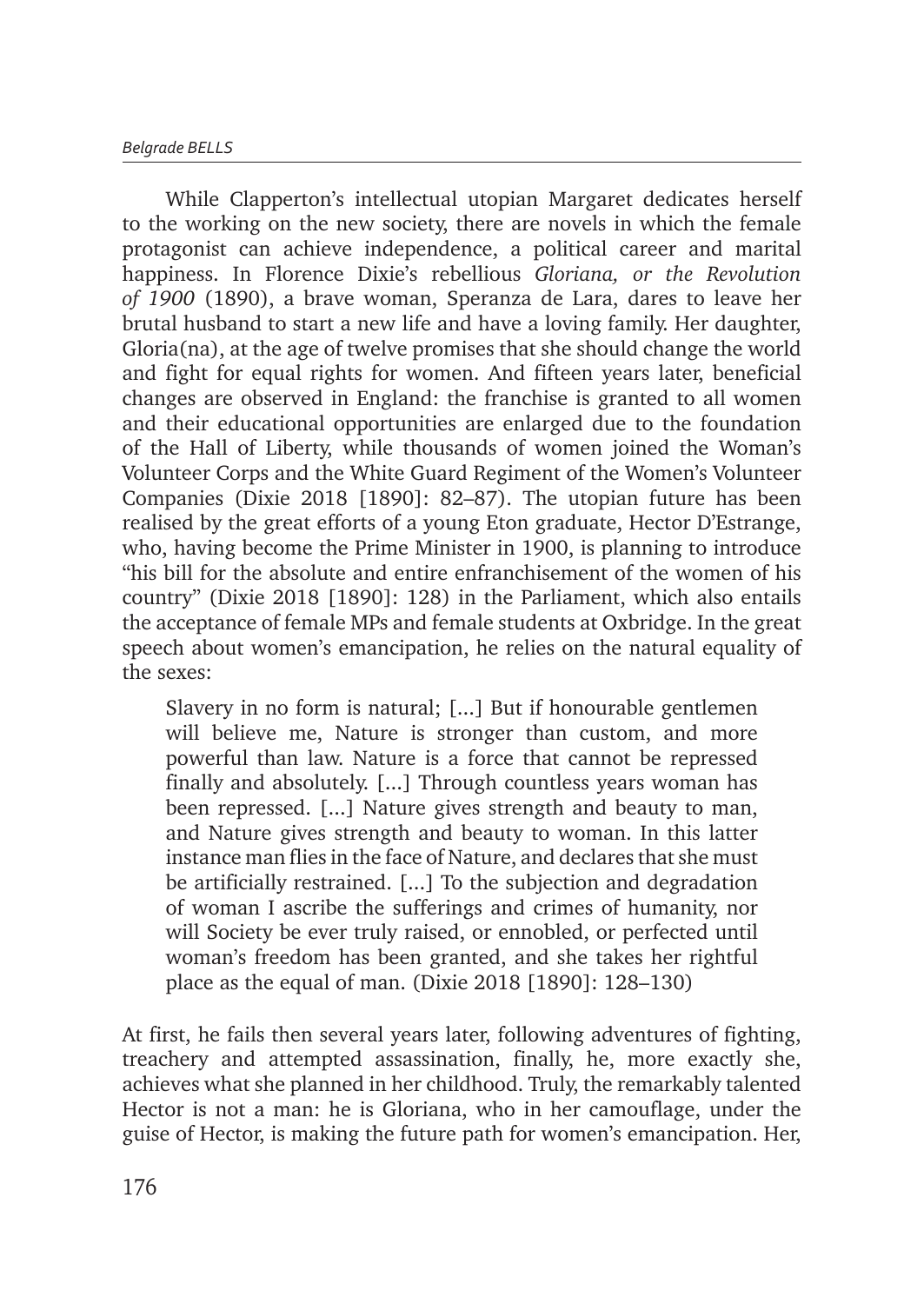or, his career is not a conventional one, thus, Gloria's is a man's story of development. In the novel, till the moment of Gloria's coming out, she is continuously referred to as a "he" — even in their conversation with *his*  mother, when the reader is first informed about *his* secret.

In the New Woman novels, male characters are not models or mentors: instead of the fathers, women play the important roles — men are only friends, partners, or comrades. In addition to Gloria and her mother, Speranza, there are two other outstanding female characters in Dixie's work. Gloria's alterego is the clever, well-educated and boyish looking Léonie, who is employed by Gloria's enemies to destroy her. Nevertheless, "the female Judas" goes through a great development and in a fateful heroic act dies, saving Gloria's life. Hector/Gloria's right hand is Flora Desmond with "bright independent spirit" and "dreams of a bright future, an adventurous career" (Dixie 2018 [1890]: 35), who, having had no other alternatives, escaped from her mediocre home into marriage. However, after the bankruptcy and suicide of her husband, Flora dedicates her life to the reforms and she initiates the rebellion, leading the women's troops — the "élite army of suffragists" (Beaumont 2009: 112) — to rescue Hector/Gloria after the trial. After Gloria's death, Lady Flora carries on her reforms and she is appointed the second female Prime Minister. The new nation's, more accurately, the Imperial Federation's important monument is the marble gravestone of the three comrades: the married couple, Gloria, Evelyn and Flora (who was secretly in love with the man). In a feminist novel, female characters should work on their prospect and in the studied works, the female protagonists have indeed succeeded in building a new world, a *true* utopia. Gloria's life-story ends in her marrying her best friend, her ex-comrade, Evelyn, the Duke of Ravensdale; meanwhile, with her experiences and struggles under the pretence of being a man, she has also written her own fictitious, male story, where her genius "triumsphantly established the fact of woman's equality with man" (Dixie 2018 [1890]: 324).

# 4. Comrades and Sisters

In Isabella Ford's *On the Threshold* (1895), the female protagonists spend a few months in London as art students: the narrator, Lucretia studies music, Kitty, her younger friend creative arts (both are in their early twenties). The protagonists are full of volatile spirits, believing that the world can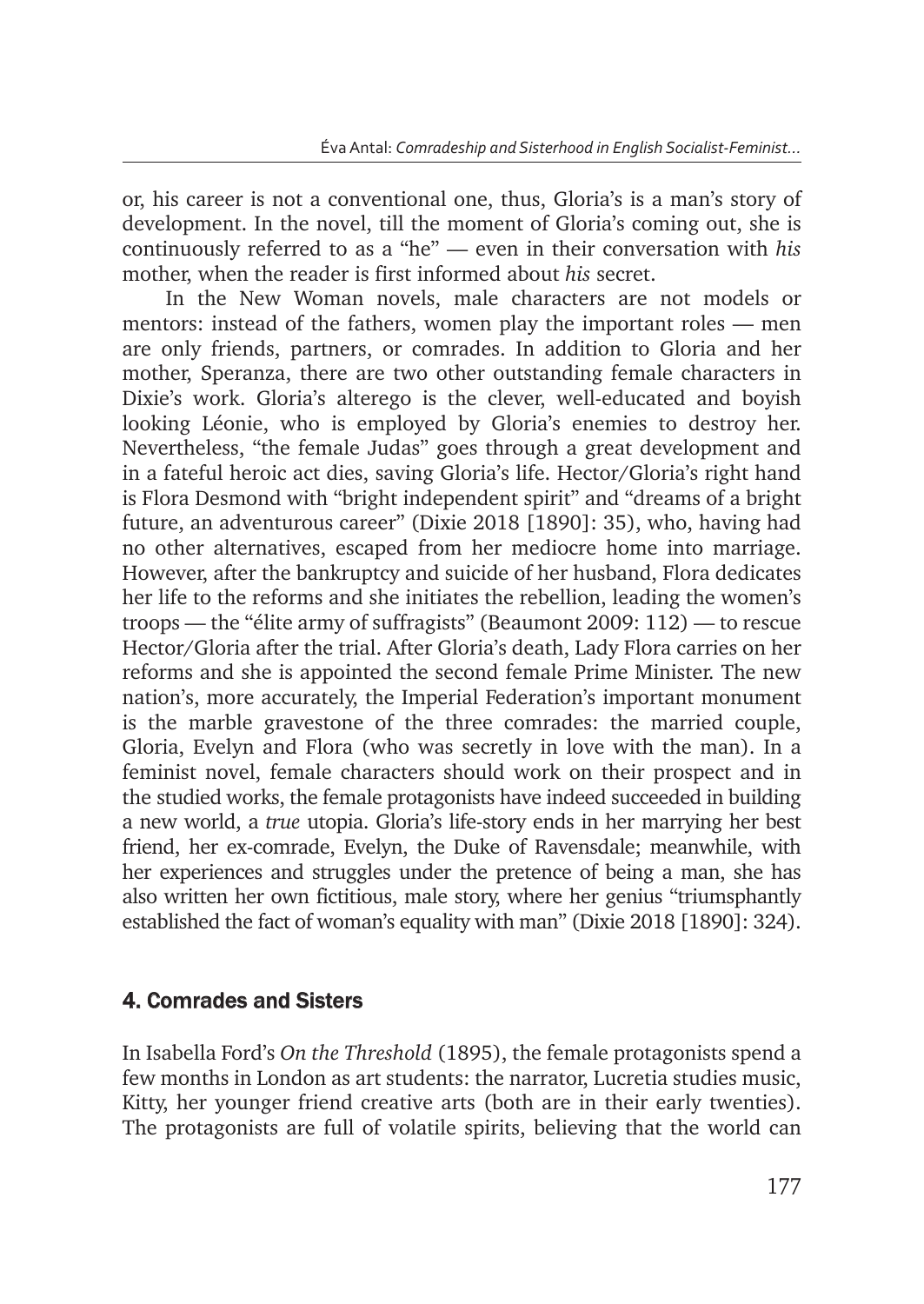be and should be made a better place. Ledger calls the reader's attention to the middle-class status and the bohemian attitude of the young ladies (Ledger 1997: 55), who, for the first time in their lives, leave their parental homes, experience liberty, and have the possibility to express their own opinions. The narrator depicts the beginning of their voyage: "We were, in short, as absolutely ignorant, and self-opinionated, and, I suppose, as uninteresting, as are most well-brought-up young Englishwomen of twentytwo and twenty-four" (Ford 1895: 10). In their self-education, they choose what to read: Mill's *Subjection of Women* and Shelley, then later Ruskin philosophical, poetic and art critical works. At the same time, greatly due to their lack of experience, they are quite naive to think about the world in simple moral terms, dividing their acquaintances into either good or bad. In the process of their upbringing in London, they are to come across hypocrisy, corruption, ingratitude, crimes, and depression though they keep their lively spirit and belief in man throughout. Lucretia thinks that caring women can change the world, and they swear to do it, sealing their oath with a kiss: "We seemed to be on the threshold of a great unknown world, and we were filled with awe, though our faith and courage, like our ignorance, were great, boundlessly great" (Ford 1895: 52).

Ford definitely shows uneasiness when describing the lifestyle of the public houses and the horrible situation of the poor lodgers in London. The novel discusses such issues as prostitution, emigration, generation gap, and bonds between girls (with some hints at Lucretia's lesbianism) in the socialist framework. In the decades of the 1880s and 1890s, when new socialism emerged, its ideas attracted lots of women who wanted changes and aspired to equality and independence. In *On the Threshold*, new socialism is presented by the younger girl's (Kitty's) admirer, Estcourt, whose ideas recall Owenite influence.<sup>2</sup> Estcourt is an idealist, putting his faith in "a more spiritual society [...] that will bind everybody together as comrades" (Ford 1895: 34), but what he reaches for is the publication of his revolutionary poems about freedom. Lucretia and Kitty quickly become involved in the meetings of the Socialist Debating Society. In the society, they have conversations on the best way to reform the world, supporting the idea of friendship between men and women, which is the way of transforming the world (cf. "one of the leavening forces of the world" (Ford

<sup>&</sup>lt;sup>2</sup> About Robert Owen's impact on feminism in nineteenth-century England see Barbara Taylor's remarkable monograph titled *Eve and the New Jerusalem: Socialism and Feminism in the Nineteenth Century* (2016).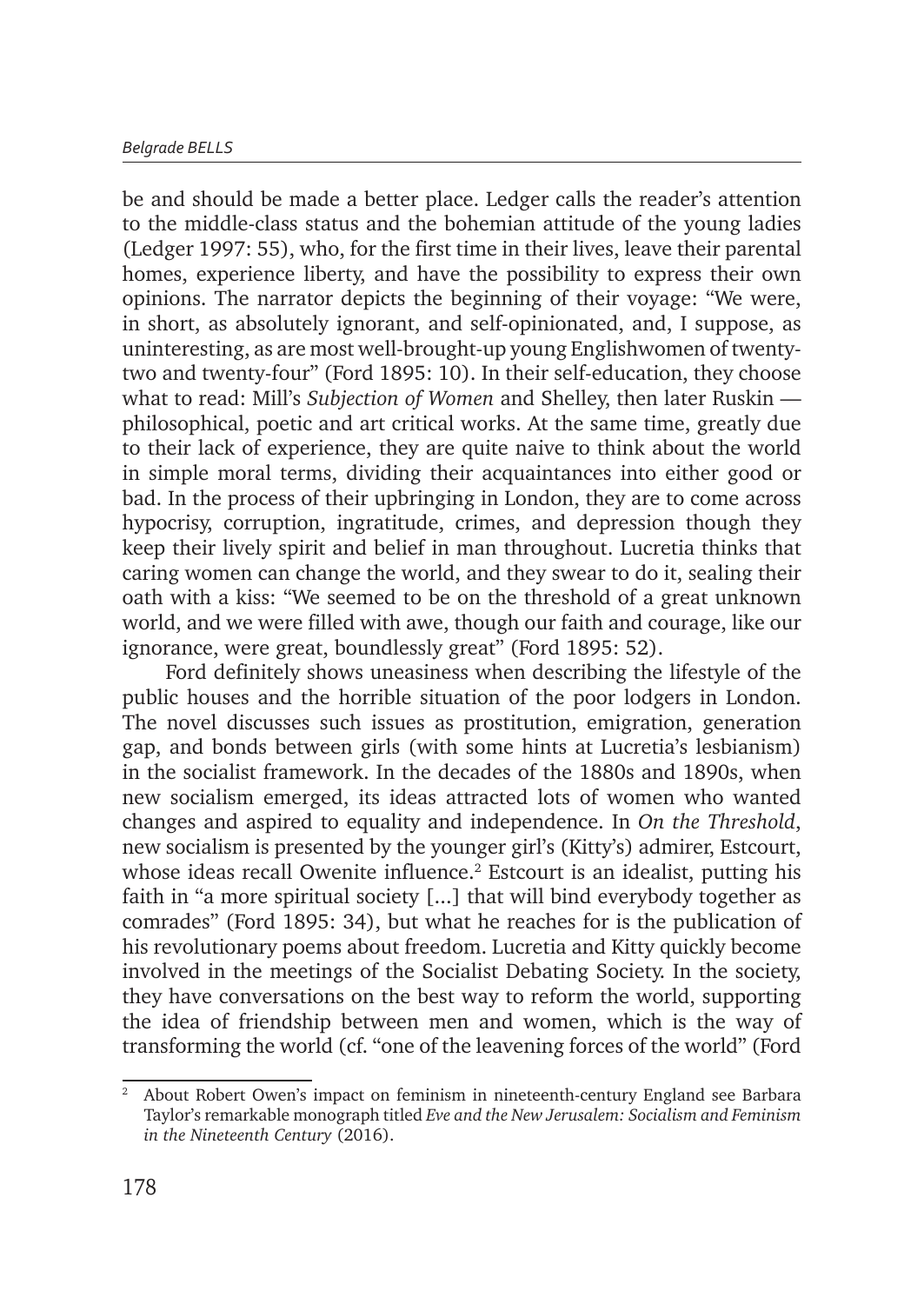1895: 28)), and it is more important than falling in love. In the socialist meetings with a dozen men and half a dozen women, gender roles are also discussed and, while they agree upon sharing chores in the co-operative household, some of the members think that women are more conservative and more spiritual than the acting, working men. Lucretia proudly asserts that "we were all Socialists, more or less, and any disagreement amongst us concerned merely the particular manner in which we believed our ideal future would be realized" (Ford 1895: 30).

On the whole, this *new* socialism is rather utopian: it talks about reforms, not real acts.<sup>3</sup> But the two young girls try to act and save a poor and uneducated maid-of-all-work, Beatrice, even selling their valuable jewellery, but they fail. Beatrice Ratcliffe is introduced as the first female character though she is not a heroine in the narrative. The narrow-minded Beatrice is an average working woman of mediocre looks with a meek and servile attitude and her life is only about hard work, hard words without any pleasures. She escapes from her newly found household, having been fired from the previous one, and finally she is killed by her brutal boyfriend on the street. Not only Beatrice's life is destroyed but also Miss Burton's, the teacher. Miss Burton, who is a socialist, also experiences the inequality between men and women; according to her, comradeship is impossible as men do not hate women, "only despise them" (Ford 1895: 61). However, she is socially concerned and regularly visits the poor in London and, helping them, she writes journalistic pieces about the life in London slums. As a result, she is forced to depart: she emigrates to the United States to start a new life. Miss Burton plans to open a school for poor children but she dies before realising her dream. Ironically, both the lower-class Beatrice and the educated clever Miss Burton are exploited by a man and their emotions cause their fall.

 The novel does not provide much information about Lucretia's and Kitty's parents but their few statements reject the new, mainly socialist and feminist ideas. The old way of thinking is also exemplified by the spinster Aunt Henrietta, but the Aunt also utters the most insightful ideas about womanhood, rebellion and independence. Colm Tóibin accentuates the importance of aunts in Victorian fiction: "The novel in English during the nineteenth century is full of parents whose influence must be evaded or

<sup>&</sup>lt;sup>3</sup> Some reforms aim at to abolish philanthropy, industrialism, class distinctions, dress codes, top hats, even to get rid of the words, "capitalist" and "respectable", "by abolishing all idle, able-bodies loafers and paupers" (Ford 1895: 30).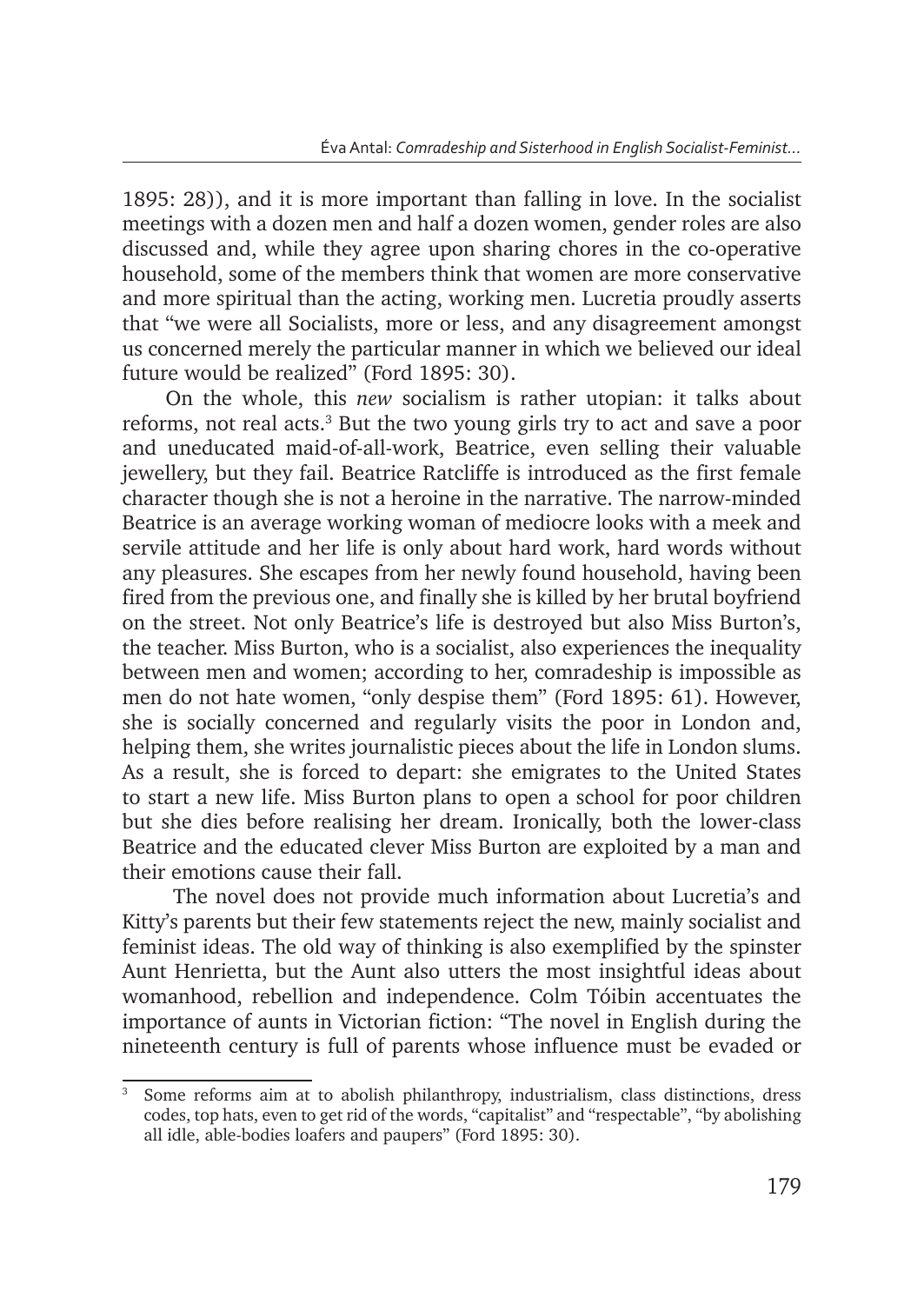erased, to be replaced by figures who operate either literally or figuratively as aunts, both kind and mean, both well-intentioned and duplicitous, both rescuing and destroying" (Tóibin 2011). Here, the old lady is still Victorian, being keen on having her beloved possessions around; she especially loves her cosy pieces of furniture. When she invites young Mr Estcourt, she is worried about the time of the dinner and the young socialist man violating the dress code.4 In their conversation, the man reveals how he detests philanthropy, while the Aunt sticks to the old values. The Aunt is rather sceptical about the new schemes: she has seen so many reforms but the world still remains bad. However, she wants her niece and Kitty "to have more freedom that [she] had in [her] young days [...] too much discipline is bad for women, it makes them rather helpless, and [...] it is time [...] men came in for your share of it" (Ford 1895: 179). Aunt Henrietta still believes in marriage; more exactly, she accepts it and considers it as the best choice for all women. Interestingly enough, she is unmarried, as marriage also means that a woman "has to give up very much" and she thought that it could have been a "little too much" for her (Ford 1895: 107).

In one of the central scenes, the Aunt is explaining the importance of settling-down in a woman's life. Lucretia sees it as a process, like a long, narrow street spectrally lit, "leading to death and darkness", while she has

[...] a longing, a great, burning longing, for a real life with real people in it; [...] with real thoughts; and for a real love which would care for all troubles, not merely one's own troubles, and which would help towards bringing in light to all the dark, miserable places in the world? (Ford 1895: 134)

The aged woman reveals that in her "wicked, rebellious" youth she also wanted to transform the world but, as she admits, a woman's life is dedicated to self-sacrifice: "women, of course, can never be happy in this world" (Ford 1895: 135). Then Lucretia has to read out loud a book on female education about "the necessity for gentleness and submission [...] and the beauty of complete self-sacrifice" (Ford 1895: 137). This episode explicitly shows how self-obedience has been propagated to young women for centuries.

<sup>4</sup> One of the funniest sentences, displaying the clashing of life styles, is said by the Aunt: "for Socialists don't approve of late dinners, do they?" (Ford 1895: 167).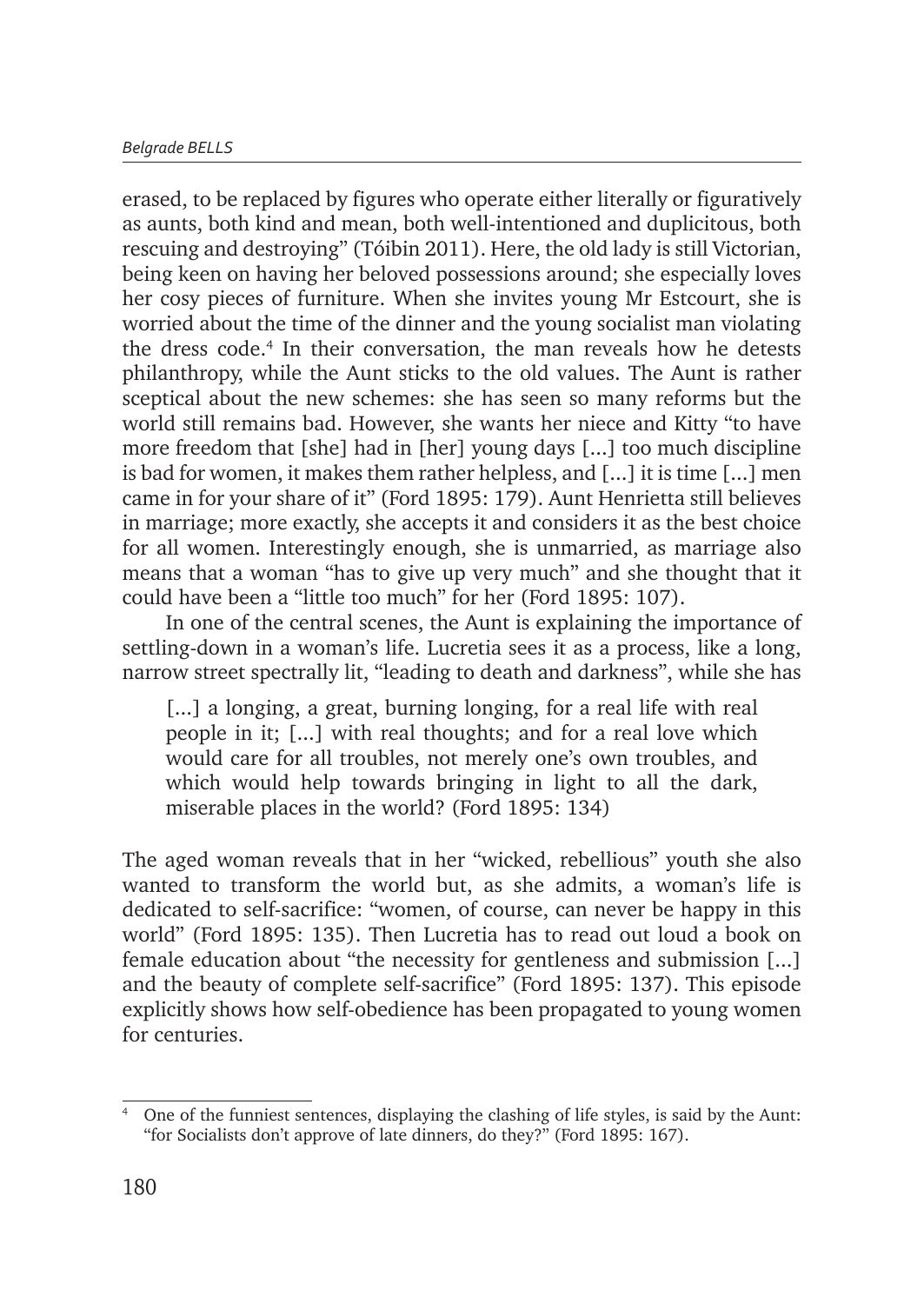In the novel, Kitty admits the importance of sisterhood, probably sensing her friend, Lucretia's attachment: "women's love for each other is endless, boundless; you know it is" (Ford 1895: 186). She also differentiates women and men: the former are like passionate and wild "spirits of the woods", while the latter, being controlled by laws are regulations, are rather shadows, empty creatures (Ford 1895: 187–189). That is, men traditionally and habitually are to live in certain chosen roles, accepting their walls and barriers, while women, the *outcasts*, are likely to pretend keeping the patriarchal rules but inside they can keep their fiery spirit alive that is the source of potential changes and overall social reforms. All the women are caring creatures in the novels; however, they cannot liberate themselves or others. Beatrice and Miss Burton fall — these two female life-paths fail together with Kitty's nursing her father. Her planned marriage to the socialist Estcourt presents the limited options for Lucretia and underlines the *threshold state* of female independence. The narrator closes the story-line with the hope of a new dawn, flashing in her comrade's lovely eyes.

### 5. Lovers and Companions

Sally Ledger says that while "New Woman characters are pathologised as 'lesbian'" by male writers, in feminist fiction, the so-called "'romantic friendship' model of same-sex female relationships" was presented (Ledger 1997: 124–125). In Ford's *On the Threshold*, though Lucretia and Kitty enjoy intimate companionship and in Dixie's *Gloriana*, the boyish Léonie gives her life to save the heroine, all narratives customarily end in heterosexual relationships (partnership or marriage). Dix's *The Image Breakers* (1900) is the novel that, in a feminist-socialist framework, focuses on the questions of the true partnership. The title of the novel refers to the 'iconoclastic' acts of the central female characters, who do not accept and this way destroy the traditionally accepted models of partnership.

In *The Image Breakers*, conventional sexual and gender roles are challenged from the very beginning when a feminine anarchist Charles Whiston is introduced and Rosalind turns out to be publishing socialist articles under a man's name (more exactly, simply using the signature R. Dangerfield). At their meetings, the socialist men and women believe in comradeship, brotherhood and sisterhood as companionship is more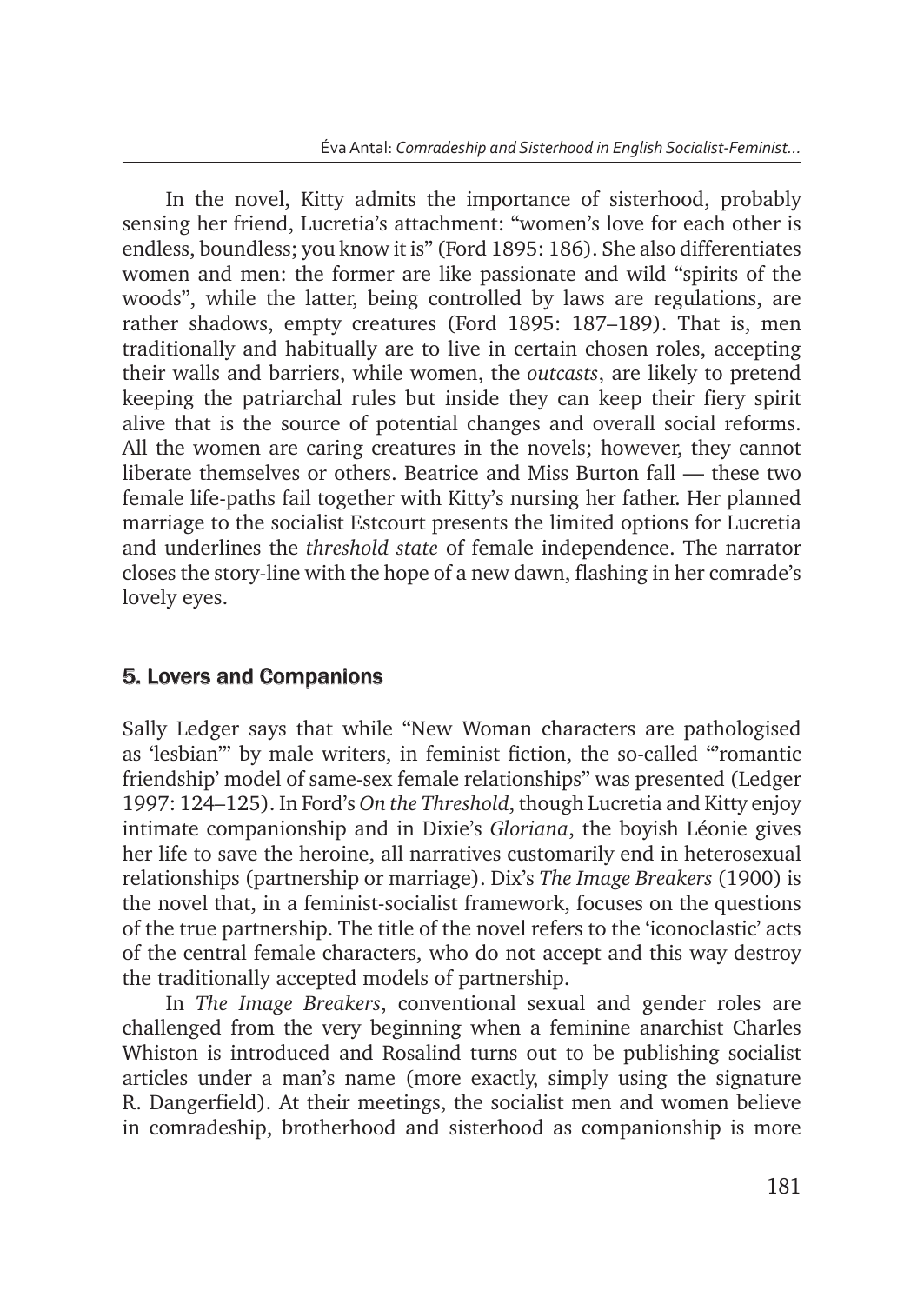important than love or marriage. The young Leslie still lives "in a world mainly populated by maiden aunts" (Dix 1900: 15). and she is supported by her Aunt Letitia and Aunt Julia in London where she studies economy. Then she meets the wealthy woman Rosalind Dangerfield, who is married to Herbert Dangerfield, the mill-owner capitalist. Having joined the socialists, Rosalind leaves her husband to work together with Justin Ferrar (also known as Alvan) and with the other "comrades" they together live in the countryside, in a utopian "communal village", a self-supporting colony, based on Fourierism (Dix 1900: 52). Unfortunately, the experiment fails and the couple, being accused of "free love", has to leave the settlement. As Rosalind explains:

We have broken the laws of the world, not merely for our own selfish indulgence, but in obedience to something higher. [...] our great desire is to help others to substitute better ideals than those of ordinary marriage. (Dix 1900: 275)

Here, in the question of sexual relations, from the second half of the nineteenth century, the socialists are also influenced by Robert Owen's ideas and by the "Owenite marriage doctrine — with its emphasis on voluntary sexual liaisons and the equality of both partners within them" (Taylor 2016: 138–139). Justin, having recovered from a serious illness, moves away from his Owenite principles and becomes a "fanatical mystic socialist" (Ledger 1997: 57). Rosalind feels that love, more exactly her passion, has destroyed their comradely companionship and she does not believe in their bright future any longer. She is looking for true companionship and even tries to get intimately connected to Leslie, "the girl she had loved" (Dix 1900: 289). Finally, the young woman decides to get married, and Rosalind remains alone. Having lost her faith in the socialist future advertised by Justin, she starts to work at a factory "as a *hand*" (Dix 1900: 376, italics in the original) to have first-hand experience and get related to the working women. Meanwhile, she seems unable to forgive herself for being an adulteress and, ironically, she keeps living together with the socialists to guarantee her capitalist husband's safety.

The other heroine of *The Image Breakers* is the rebellious and independent Leslie Ardent, an artist, whom the masculine Redgold woos and wants to marry. Redgold is a reformer and a politician but, regarding his marital ideas, he sticks to the old-fashioned conception of marriage. He is convinced that after their marriage Leslie should not work and he wants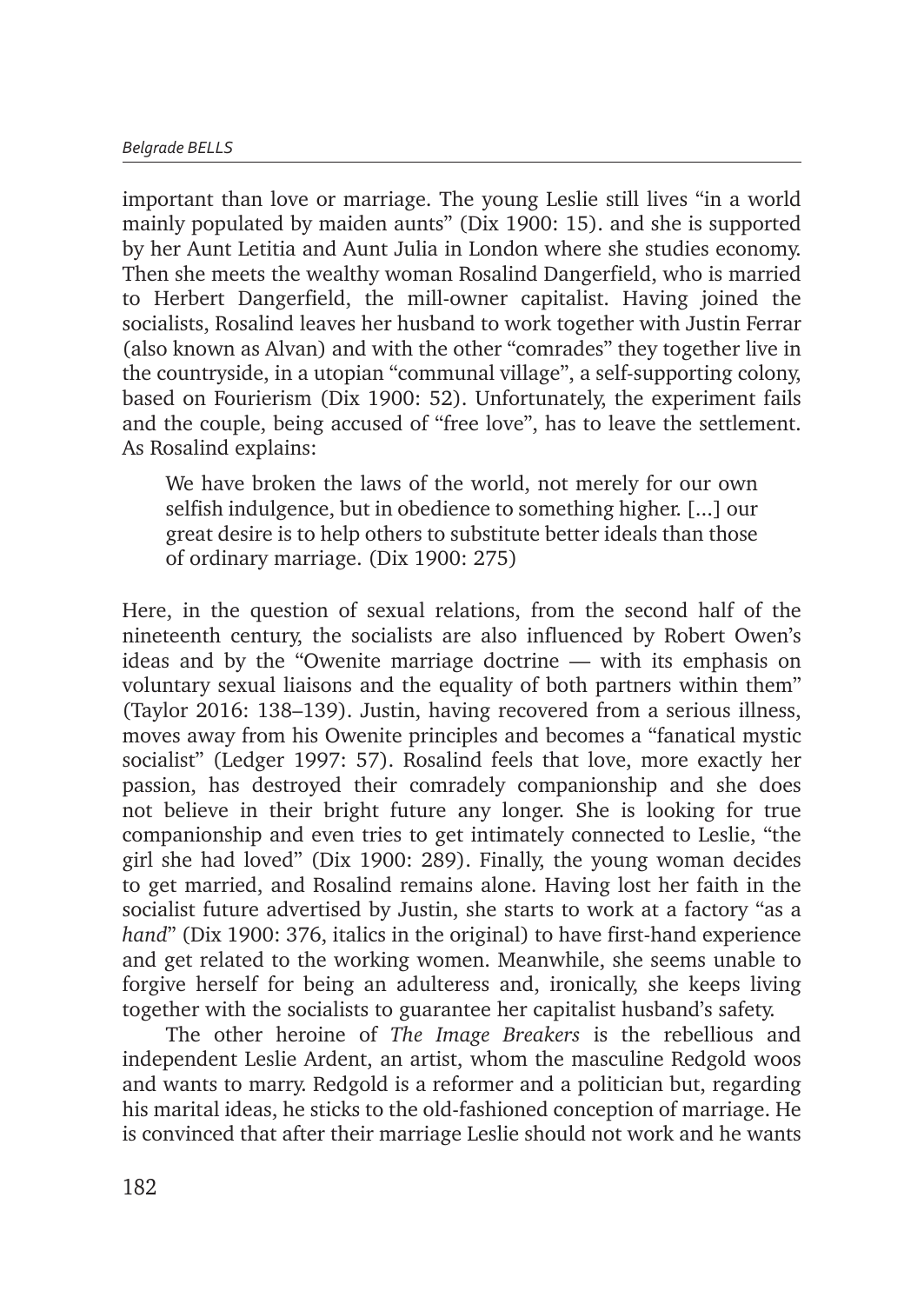the woman to stay at home, dedicating herself solely to him and their would-be family. Redgold does not think much of women's independence, and even though he values Leslie's cleverness, he takes her for "a foolish child" (Dix 1900: 253) on several occasions. Due to the man's authoritative and "tyrannous" behaviour, the woman, though she truly loves Redgold, cancels their wedding as she cannot be the man's "free, happy comrade" (Dix 1900: 263). The woman thinks that she has made Redgold free, letting him accomplish his political dreams with another woman more fitting into his future career. Losing the man then later her job (and her income as well), Leslie escapes to Aunt Julia in the country to gather her strength. She is broken-hearted and disillusioned and the aunt who lives with her brother does not ask tormenting questions: she "grew reconciled to the fact that she had refused the destiny of *nice situations* for which she had prepared her to become a lady-artist in London" (Dix 1900: 341, italics in the original). Then, when the man finds her and asks her again, this time respecting each other's desire for freedom, she accepts his proposal. In the last scene of the novel, the self-determined, "quicksilver-like"<sup>5</sup> woman is looking in the mirror:

The smooth surface of the glass it held was like life — life in which one sees one's self. Suddenly as she stood there she drew a deep breath, still gazing into the mirror, and beside her own face, rosy with the wind and the sun, lo! the face of the man also. (Dix 1900: 392)

This future marriage portrait presents an ideal bond between a man and a woman: a utopian, perfect one, having been articulated by the Avelings in the conclusion of their Bebel review. As they envisioned, in the future, the married partners share "love, respect, intellectual likeness, and command of the necessities of life" (Aveling and Marx Aveling 1886).

<sup>5</sup> In a socialist meeting, a man fantasises about the difference between men and women as "men were like many waters — sweet and salt, clean and foul — they'd all blend. But women were either oil or quicksilver, and you'll never mix 'em — never! The quicksilver woman was a new and fascinating discovery" (Dix 1900: 36).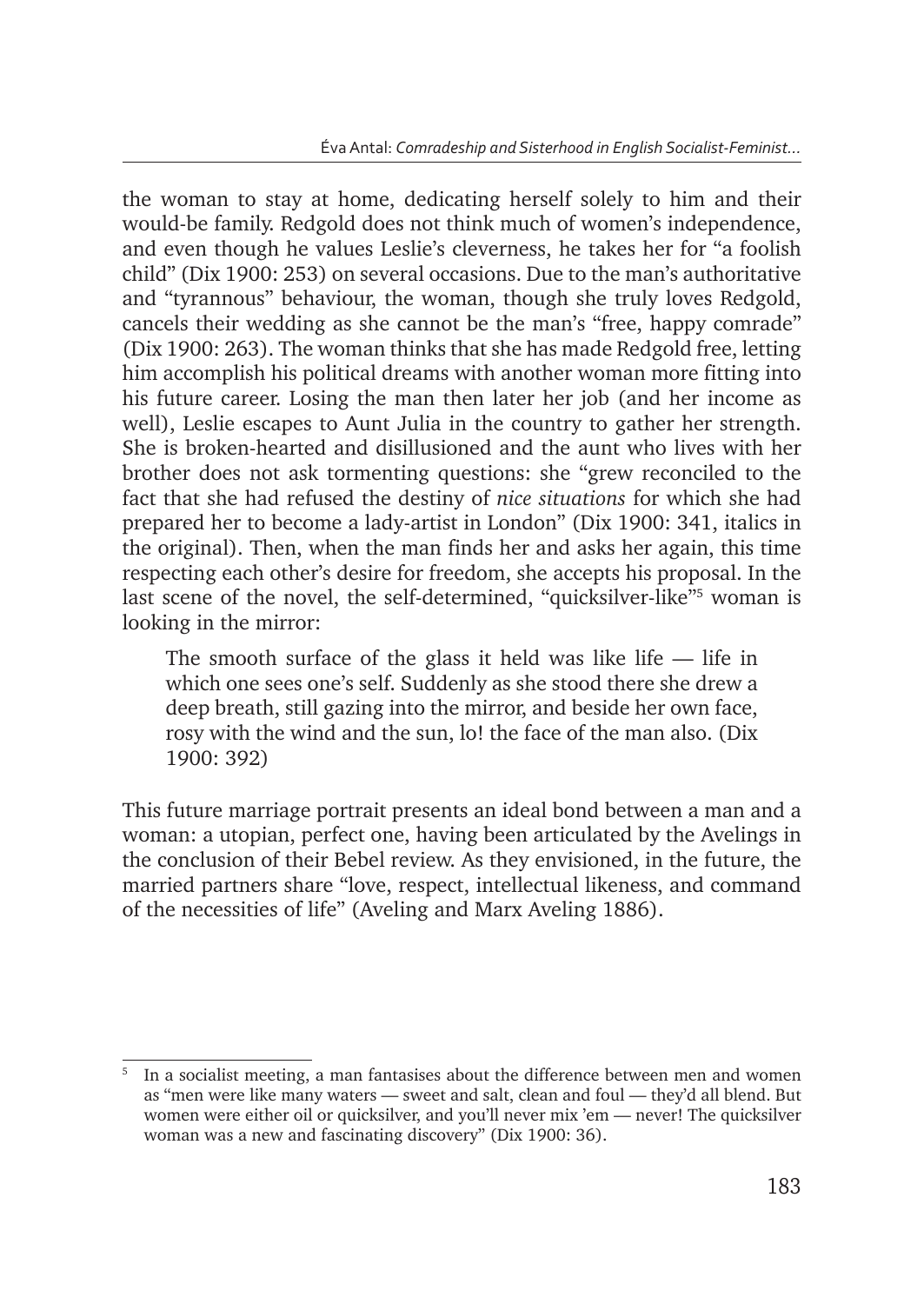### 6. Conclusion: On Sisterhood

In the conclusion of *The Image Breakers* "the belief in the possibility of social transformation through socialism has been more or less abandoned", as Sally Ledger claims (Ledger 1997: 58). Ford's heroines seem to get stuck *on the threshold*, while the other New Women, Margaret and Gloriana, succeed in accomplishing their aims. All the novels display the struggles of the antis, the rebellious sisters for emancipation, their desire for reforms. According to Eve Bannet, the narratives are revolutionary since "they involved a clearly defined strategy for bringing about social change [via] social action" (Bannet 1991: 197). The heroines of the analysed socialist-feminist novels are metaphorically standing on (and crossing) the threshold of a new life, or a new home, or a new world: their individual development is embedded in the altering age, of which the boundaries are blurred. Rita Felski in her *The Gender of Modernity* highlights the transforming quality of the nineteenth-century female narratives. As she claims, in the female novelists' works written in the second half of the century, "the narrative of long-term evolutionary change was replaced by an impassioned description of the founding moment of the revolutionary body, as a spontaneous process of self-creation almost *ex nihilo*" (Felski 1995: 165). The central characters are not orphans but they leave their families, so the parents cannot protect them any longer and do not support their "independent" daughters financially and emotionally. Consequently, the New Women help each other like sisters and are supported by their aged female relatives, in particular their aunties, who act as step-mothers or mentors.

Moreover, the readers are also invited to take part in the heroines' educative path that directly influences their worldviews. Cora Kaplan in her "Pandora's Box" emphasises the importance of self-education in England in the eighteenth and nineteenth centuries as reading meant

[...] a critical link between the psychic play of reason and passion and its social expression. New social categories of readers, women of all classes, [...] are described in this period by contemporaries. Depending on their political sympathies, observers saw these actively literate groups as an optimistic symptom of social and intellectual progress or a dire warning of imminent social decay and threatened rebellion. (Kaplan 1991: 866)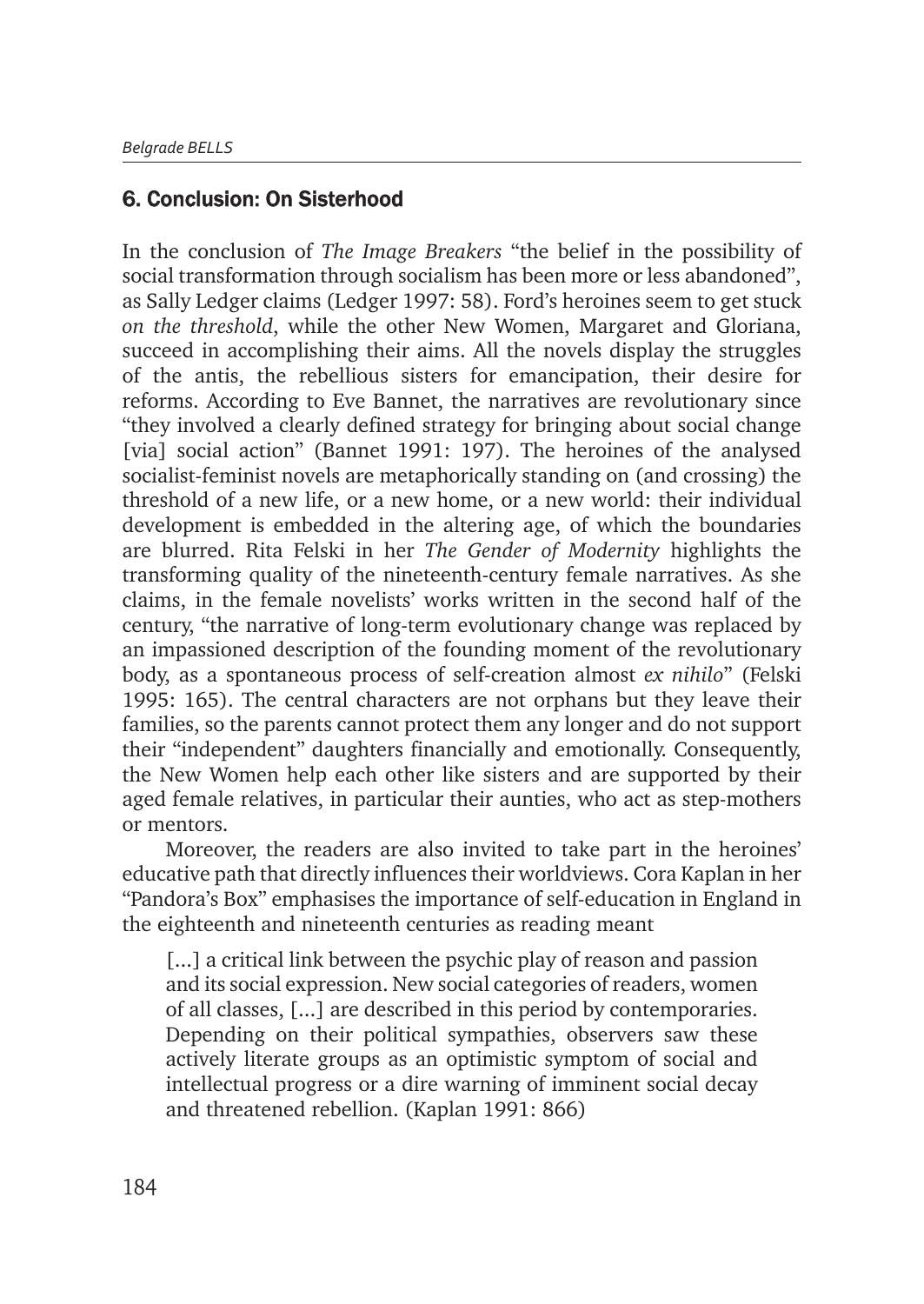The analysed novels offered the female readers the opportunity to get connected, to think individually and also collectively about the actual issues of "the woman question", socialist reforms and social development. The reader comes across several female biographies and realises which options could be taken by a woman at the *fin de siècle.* The socialist-feminist works helped the female readers to formulate their questions, search for their possibilities and try to find their own way, thus enlarging the scope of a *literary sisterhood*.

#### References

- Aveling, E. and E. Marx Aveling (1886). The Woman Question. *Westminster Review* 125 (January 1886): 207–222. (10 January 2019) <https:// www.marxists.org/archive/eleanor-marx/works/womanq.htm>.
- Babel, A. (2009 [1904]). *Woman under Socialism.* Translated by D. de Leon. Fairford: Echo Library.
- Bannet, E. T. (1991). Rewriting the Social Text: The Female Bildungsroman in Eighteenth Century England. In: J. N. Hardin (ed.), *Reflection and Action: Essays on the Bildungsroman*, South Carolina: University of South Carolina Press, 195–227.
- Beaumont, M. (2009). *Utopia Ltd.: Ideologies of Social Dreaming in England, 1870–1900*. Chicago: Haymarket Books.
- Bloch, E. (1988). *The Utopian Function of Art and Literature* (*Selected Essays*). Translated by J. Zipes and F. Mecklenburg. Cambridge–London: MIT Press.
- Clapperton, J. H. (2017 [1888])*. Margaret Dunmore, or, A Socialist Home*. Forgotten Books, Classic Reprint Series. London: FB &c Ltd.
- Corbett, E. B. (2014 [1889]). *New Amazonia: a Foretaste of the Future*. Seattle: Aqueduct Press.
- Dix, G. (1900). *The Image Breakers.* New York: Frederick A. Stokes Company Publishers.
- Dixie, L. F. (2018 [1890]). *Gloriana, or the Revolution of 1900. Forgotten Books, Classic Reprint Series. London: FB &c Ltd.*
- Felski, R. (1995). *The Gender of Modernity*. Cambridge, MA: Harvard University Press.
- Ford, I. (1895). *On the Threshold. [A novel.]* British Library: Historical Print Editions.